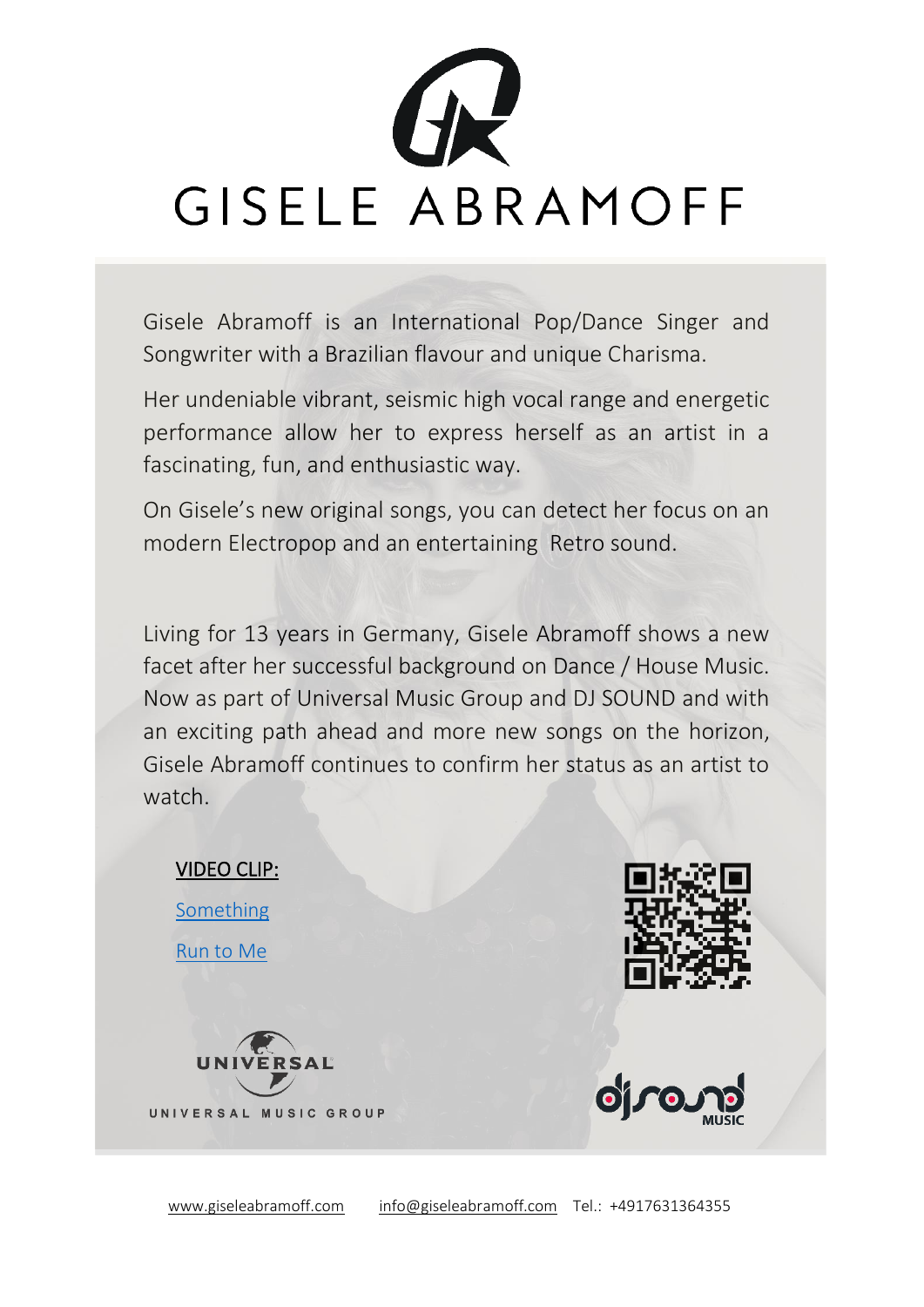

## Her previous work:

She released in January her single "RUN TO ME", produced by Andre Werneck and Mauricio Cury and mastered by the Grammy Award Winner Sound Engineer Paulo Jeveaux.

With the same producers Gisele released in June her newest single "SOMETHING". The Track reached right on that week the #1 position Trend of the Day on the Digital DJ Pool website and position #3 House Charts.

In March 2020 she had her vocals featured on "Samba do Noite", a Track from Dominican-American Grammy Award Winner producer and house music DJ Roger Sanchez (The SMen).

Vocalist of the Group Dalimas (Building Records), formed in 2003 with producer Tibor Yuzo and DJ Tom Hopkins, Gisele performed her hits at the Planet Pop Festival 2004, 2005 and 2006, a two-day dance music festival in São Paulo, Brazil.

Dalimas had a massive and loyal fanbase and presented her songs from her debut album "Dreams" at the Marafolia Festival for a 30.000 people audience.





[www.giseleabramoff.com](http://www.giseleabramoff.com/) [info@giseleabramoff.com](mailto:info@giseleabramoff.com) Tel.: +4917631364355